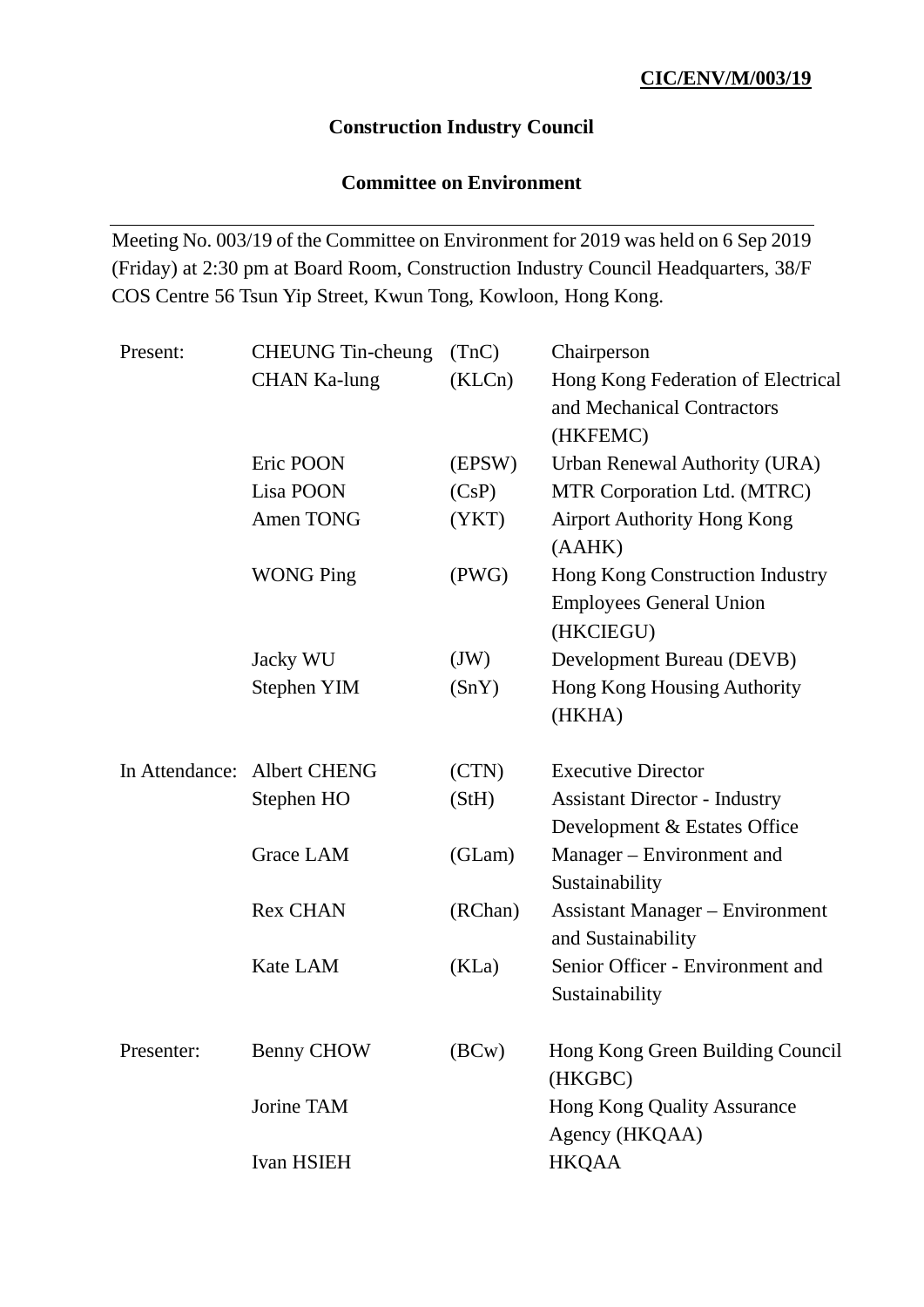## **CIC/ENV/M/003/19**

|            | WK WONG            |       | <b>HKQAA</b>                            |
|------------|--------------------|-------|-----------------------------------------|
|            | Rebecca SIU        |       | <b>HKQAA</b>                            |
|            | Jonathan YAU       |       | Cundall Hong Kong Limited               |
|            |                    |       | (Cundall)                               |
|            | Tianyang CAI       |       | Cundall                                 |
|            | <b>Eddie TSE</b>   |       | <b>Gammon Construction Limited</b>      |
|            |                    |       | (Gammon)                                |
| Apologies: | Ivan FU            | (FI)  | Council Member                          |
|            | Alan HO            | (HKH) | The Hong Kong Institute of              |
|            |                    |       | Surveyors (HKIS)                        |
|            | LO Hong-kam        | (LHK) | The Hong Kong University of             |
|            |                    |       | Science and Technology (HKUST)          |
|            | PAN Shu-jie        | (PSJ) | <b>Council Member</b>                   |
|            | <b>Andrew WONG</b> | (AW)  | Hospital Authority (HA)                 |
|            | WU Siu-kei         | (WSK) | <b>Hong Kong Construction Materials</b> |
|            |                    |       | Association (HKCMA)                     |

#### **MINUTES**

**Action**

# 3.1 **Confirmation of the Minutes of the Com-ENV Meeting No. 002/19 held on 18 June 2019**

Members confirmed the Minutes CIC/ENV/M/002/19 of the last Com-ENV meeting held on Tuesday, 18 Jun 2019.

### 3.2 **Matters Arising from the Previous Meeting**

TnC updated Members on the following matters:

Agenda item 2.2 – Regarding "Consultancy Services on Improving the Environmental Performance of the Hong Kong Construction Industry", CIC secretariat reported that Council Members agreed in principle on the recommendations in Council meeting in Aug 2019. CIC secretariat mentioned that the key recommendations were aligned with the Com-ENV 3-year strategic plan and the action parties of each recommendation had been engaged. After deliberation, the key recommendations will be followed up by Com-ENV and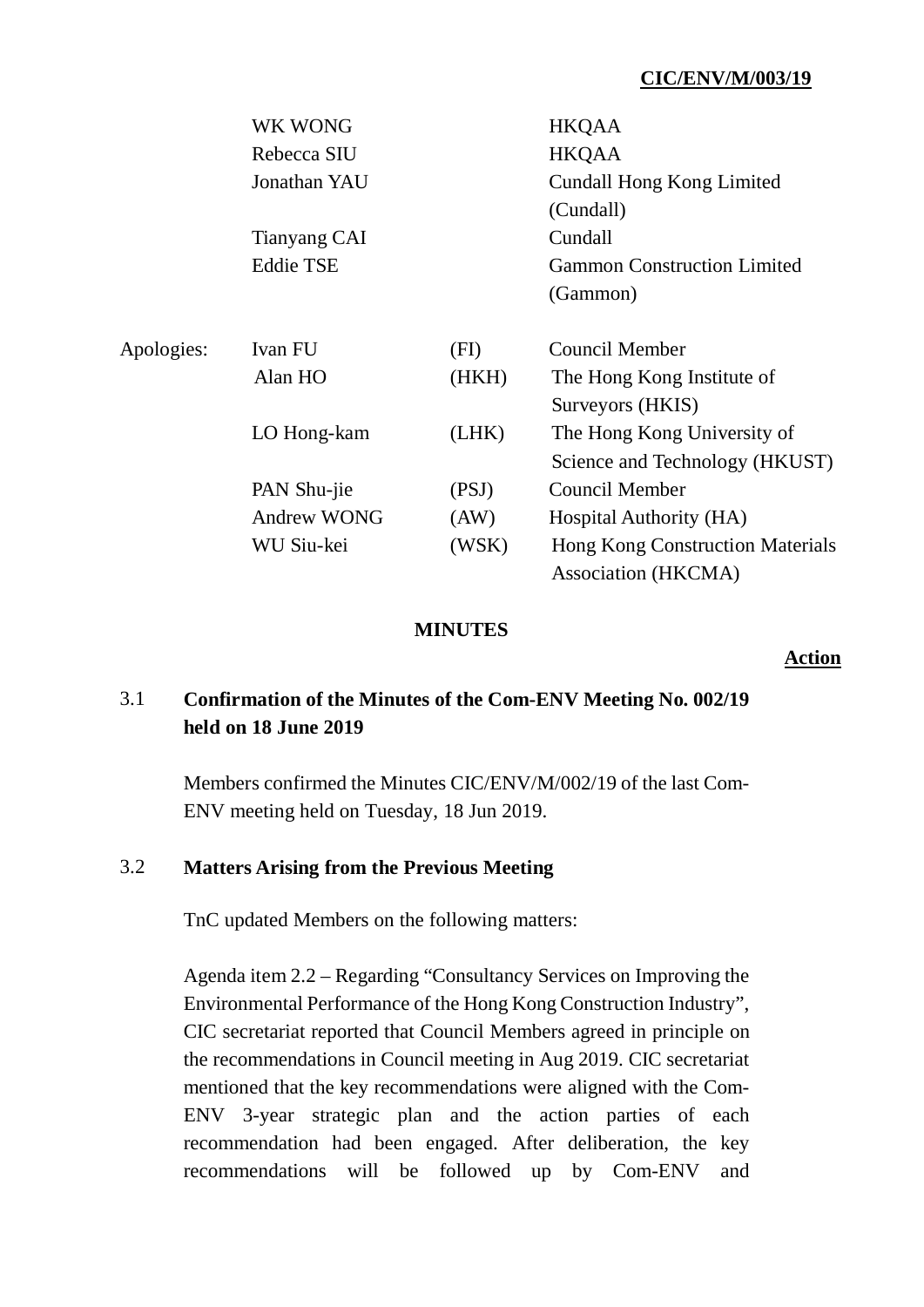### **CIC/ENV/M/003/19**

#### **Action**

corresponding action parties. An implementation plan was endorsed by Members. CIC secretariat will report the status to Com-ENV on a regular basis. The final report will be submitted in the Council Meeting for approval in December 2019.

[Post Meeting Notes: The final report has been circulated to Steering Committee of this Consultancy Services for endorsement on 30 Sep 2019.]

Agenda item 2.5 – Regarding "CIC Smart Waste Management Plugin", experience sharing with CEDD, HKHA and Swire Properties had been arranged in Jul 2019. They supported the initiative that can improve the time, cost efficiency and quality of waste management for the industry. CIC secretariat will address their comments in the assignment brief and initiate the tender process in 2020.

### 3.3 **Update of CIC Sustainable Construction Award 2020**

Members noted the major updates on the judging criteria, timeline and budget of the CIC Sustainable Construction Award 2020 (Award). Members were invited to attend the launching ceremony of the Award and CIC Green Product Certification to be held on 19 Nov 2019. CIC secretariat reported that the Award will open for application in November.

[Post Meeting Notes: The first meeting of Award Organising Committee was held on 4 Oct 2019.]

*(Cundall and Gammon joined the meeting at 3:00 pm)*

# 3.4 **Progress Update of Consultancy Services on Development and Implementation of CIC Carbon Assessment Tool**

Cundall introduced the major features of the web-based tool and the implementation plan of the tool. Members noted that the beta version of the tool will be sent to pilot projects for trial. The tool will be officially launched by the end of 2019. Members also in principle Cundall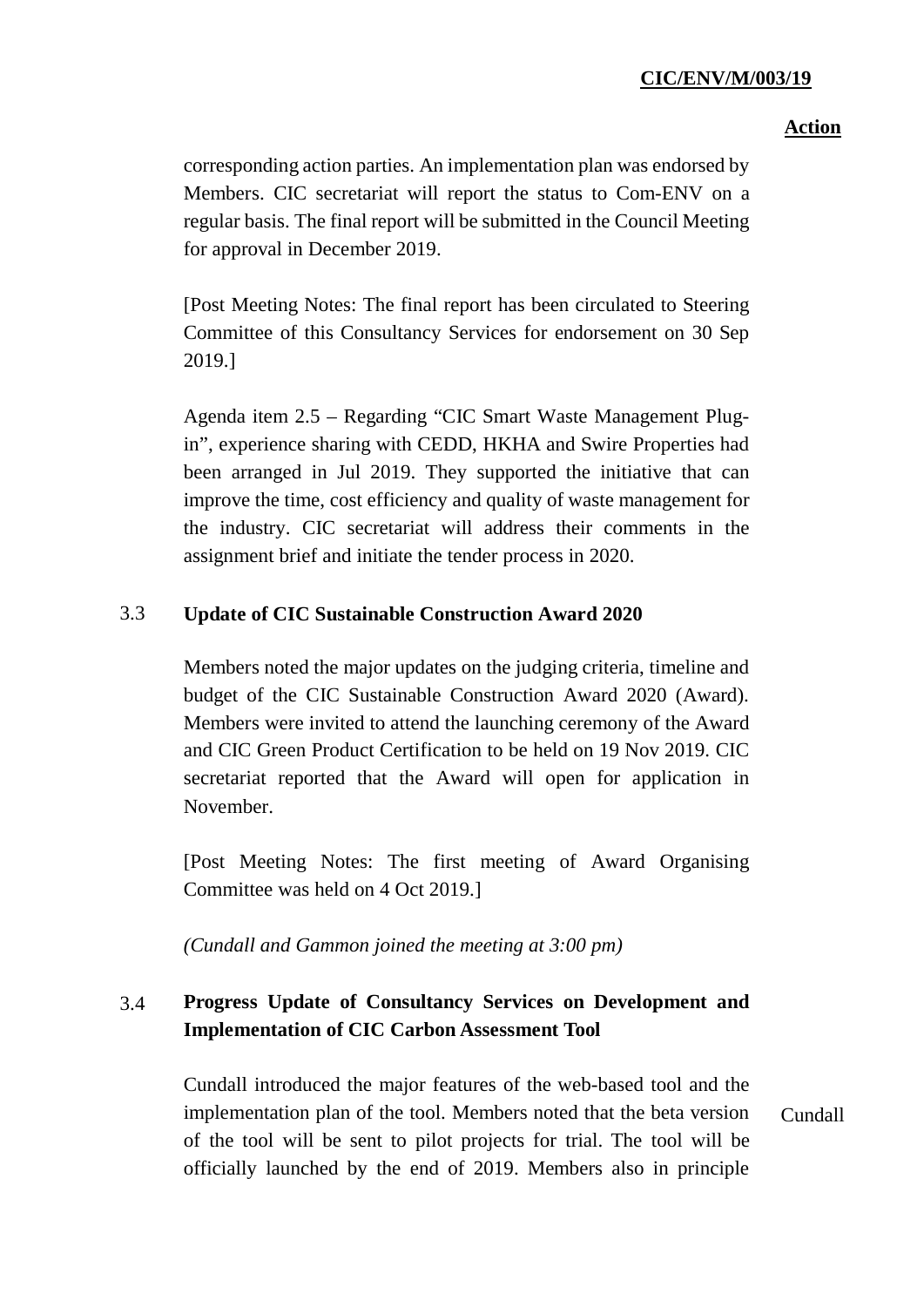### **CIC/ENV/M/003/19**

### **Action**

agreed with the logo design which was going to be adopted on the launching ceremony, website and publications.

Members suggested that Cundall should explore more overseas experiences in benchmarking civil projects and propose the audit mechanism in the implementation plan.

[Post meeting notes: The beta version of the tool has been sent to all pilot users for trial on 2 Oct 2019.]

*(Cundall left the meeting at 3:30 pm, Amen Tong and HKQAA joined the meeting at 3:30 pm)*

# 3.5 **Progress Update of Consultancy Services on Development and Implementation of Sustainable Construction Model and Eplatform**

Members were briefed on the functions, stakeholder views and pilot programme of the Model.

Members suggested that in formulating the Model as well as the associated measure to encourage wider application, HKQAA was requested to streamline the process with a view to saving users' manpower involved. Members also suggested the best practices in the model should consider various sustainability aspects, such as construction safety, etc. Based on Members' recommendations, the consultant will organise stakeholder engagement forum in Oct 2019 and submit the draft Model to CIC in Nov 2019 respectively.

HKQAA

Member took note of the progress update and endorsed the revised inception report for Phase 1 & II.

*(HKQAA left the meeting at 4:30 pm)*

### 3.6 **Tentative Com-ENV Meeting Schedule for Year 2020**

Members noted the tentative meeting schedule for Year 2020.

All to note